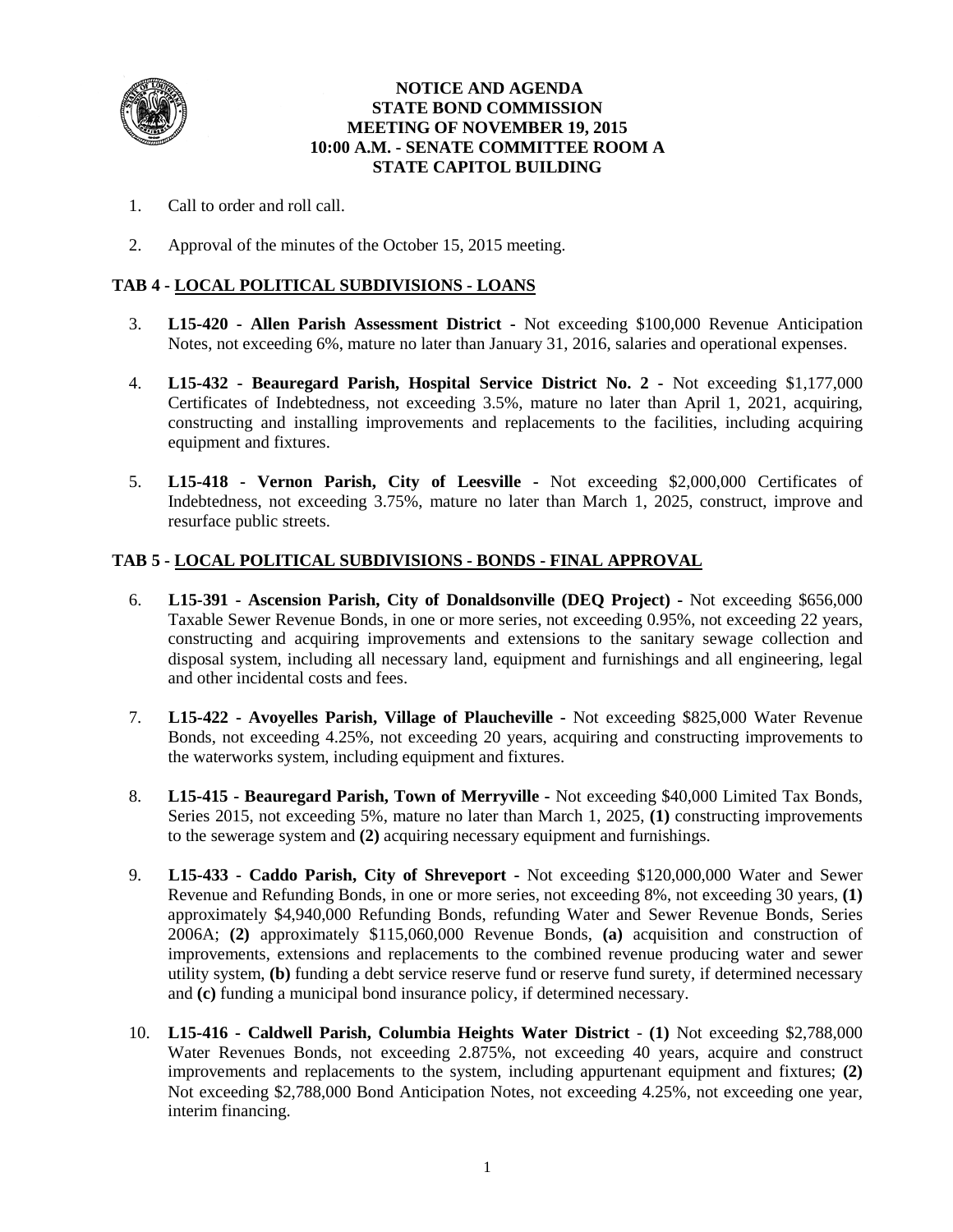- 11. **L15-427 - Iberia Parish, City of New Iberia -** Not exceeding \$1,350,000 Limited Tax Refunding Bonds, not exceeding 4%, mature no later than August 1, 2020, refunding all or a portion of Street Bonds, Series 2005.
- 12. **L15-436 - Iberville Parish School Board, Consolidated School District No. 5 -** Not exceeding \$28,000,000 Limited Tax Refunding Bonds, not exceeding 5%, mature no later than March 1, 2028, refunding all or a portion of Limited Tax Bonds, Series 2008.
- 13. **L15-423 - Lincoln Parish School Board, Ruston School District No. 1** Not exceeding \$5,200,000 General Obligation School Refunding Bonds, in one or more series, not exceeding 5%, mature no later than March 1, 2026, refunding all or a portion of General Obligation School Bonds, Series 2006.
- 14. **L15-435 - Morehouse Parish, Sales Tax District No. 1 -** Not exceeding \$6,400,000 Street Revenue Bonds, in one or more series, not exceeding 3.25%, not exceeding 10 years, **(1)** construction and repair of streets, including needed sidewalk, drainage structures and any and all necessary utility relocation and work related thereto and **(2)** funding a debt service reserve, if required.
- 15. **L15-431 - Ouachita Parish, City of West Monroe (DEQ Project) -** Not exceeding \$1,541,300 Taxable Sewer Revenue Bonds, non-interest bearing, not exceeding 20 years, constructing and installing public improvements that qualify as a "green" infrastructure project.
- 16. **L15-426 - Rapides Parish School Board, Consolidated School District No. 62** Not exceeding \$6,200,000 General Obligation School Refunding Bonds, not exceeding 3%, mature no later than March 1, 2019, refunding all or a portion of General Obligation School Refunding Bonds, Series 2006.
- 17. **L15-428 - Terrebonne Parish Council (DEQ Project) -** Not exceeding \$8,000,000 Limited Tax Bonds, Series 2015, not exceeding 0.95%, mature no later than March 1, 2030, providing liquid waste collection and disposal facilities and purchasing necessary sites and equipment.
- 18. **L15-429 - Terrebonne Parish School Board -** Not exceeding \$28,000,000 Limited Tax Revenue Bonds, not exceeding 6%, not exceeding 20 years, purchasing, acquiring and improving capital improvements for the school system, including the necessary sites, equipment and furnishings.
- 19. **L15-430 - Terrebonne Parish School Board -** Not exceeding \$10,000,000 Sales Tax Revenue Bonds, not exceeding 6%, not exceeding 20 years, **(1)** purchasing, acquiring and improving capital improvements for the school system, including the necessary sites, equipment and furnishings and **(2)** establishing a reserve.
- 20. **L15-425 - West Feliciana Parish, Town of St. Francisville -** Not exceeding \$800,000 Utilities Revenue Bonds, in one or more series, not exceeding 3.25%, not exceeding 15 years, **(1)** acquire and construct a water well and **(2)** acquire related equipment.
- 21. **L15-417 - Winn Parish Law Enforcement District (1)** Not exceeding \$10,500,000 Sales Tax Bonds, not exceeding 3.625%, not exceeding 40 years, acquisition and construction of a detention center, including acquisition of equipment, fixtures, and furnishings and **(2)** Not exceeding \$10,500,000 Bond Anticipation Notes, not exceeding 4.5%, not exceeding 2 years, interim financing.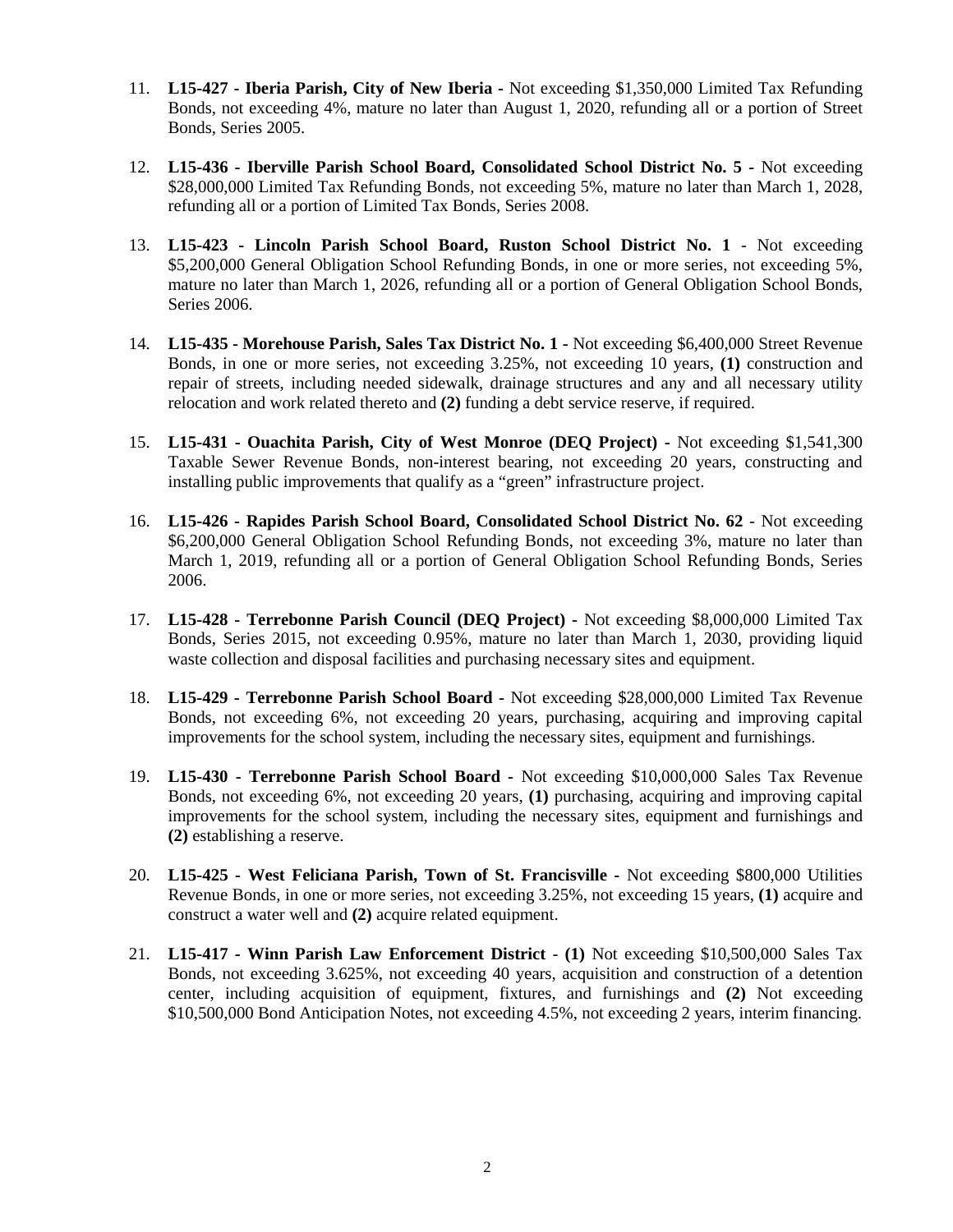## **TAB 5** - **LOCAL POLITICAL SUBDIVISIONS - OTHER**

22. **L15-424 - Orleans Parish School Board - (1)** Authorizing the Orleans Parish School Board and the Recovery School District to participate in a Federal Historic Tax Credit transaction; **(2)** Approving the form and authorizing the execution of a Cooperative Endeavor Agreement among the Recovery School District, the Orleans Parish School Board and the Orleans Schools Facilities Foundation; **(3)**  Approving the form and authorizing the execution of certain other documents in connection with the transaction; **(4)** Approving the payment of fees and expenses and the establishment of reserves; and **(5)** Authorizing the issuance of a loan and other guaranties by the Orleans School Board or by Orleans Schools Facilities Foundation at not exceeding \$29,000,000, not exceeding 5%, not exceeding 40 years, rehabilitation and renovation of Sophie B. Wright High School.

# **TAB 6 - STATE AGENCIES, BOARDS & COMMISSIONS**

- 23. **S15-048B - Louisiana Housing Corporation (Twin Lakes of Leesville Project)** Not exceeding \$11,500,000 Multifamily Housing Revenue Bonds (Volume Cap), in one or more series, not exceeding 3%, not exceeding 5 years, acquisition, rehabilitation and equipping four residential rental facilities in Leesville, Vernon Parish.
- 24. **S15-057 - Louisiana Housing Corporation (St. Edwards Subdivision Project)** Not exceeding \$6,000,000 Multifamily Housing Revenue Bonds (Volume Cap), in one or more series, not exceeding 12%, not exceeding 40 years, acquisition, construction, rehabilitation and equipping of a 100-unit multifamily housing development in New Iberia, Iberia Parish.

### **TAB 7 - POLITICAL SUBDIVISIONS - BONDS**

- 25. **S15-058 - Louisiana Community Development Authority (Capital Area YMCA Projects) -** Not exceeding \$6,605,000 Revenue Refunding Bonds, Series 2015, not exceeding 4%, mature no later than December 1, 2025, refunding LCDA Revenue Bonds (Capital Area YMCA Projects), Series 2007, as modified.
- 26. **S15-059 - Louisiana Community Development Authority (Louisiana Tech University Student Housing / Innovative Student Facilities, Inc. Project) -** Not exceeding \$105,000,000 Refunding and Revenue Bonds, taxable or tax-exempt, in one or more series, not exceeding 6%, not exceeding 31 years, **(1)** approximately \$48,250,000 Refunding Bonds, refunding Revenue Bonds, Series 2007 and **(2)** approximately \$56,750,000 Revenue Bonds, **(a)** acquiring immovable property, **(b)** design and development of student housing facilities, **(c)** construction and equipping of new residence halls, **(d)** renovation of existing residence halls, **(e)** demolition of certain existing residence halls and **(f)** construction of associated parking and **(3)** funding a deposit to a debt service reserve fund or paying the premium for a debt service reserve fund surety policy and funding capitalized interest, if necessary.

## **TAB 9 - PUBLIC TRUSTS - FINAL APPROVAL AND/OR SALE**

27. **S15-060 - Louisiana Public Facilities Authority (Lafayette General Medical Center Project) -** Not exceeding \$105,000,000 Revenue and Refunding Bonds, in one or more series, taxable and/or tax-exempt, not exceeding 7.5% fixed and/or 12% variable (convertible to other rates), not exceeding 40 years, **(1)** approximately \$53,000,000 Refunding Bonds, refunding all or a portion of Hospital Revenue Bonds, Series 2012A; **(2)** approximately \$52,000,000 Revenue Bonds, designing, acquiring, constructing, equipping, furnishing, installing and renovating capital projects of the Obligated Group; **(3)** funding a reserve fund if necessary to market the bonds, **(4)** paying capitalized interest and **(5)** funding working capital of the Obligated Group.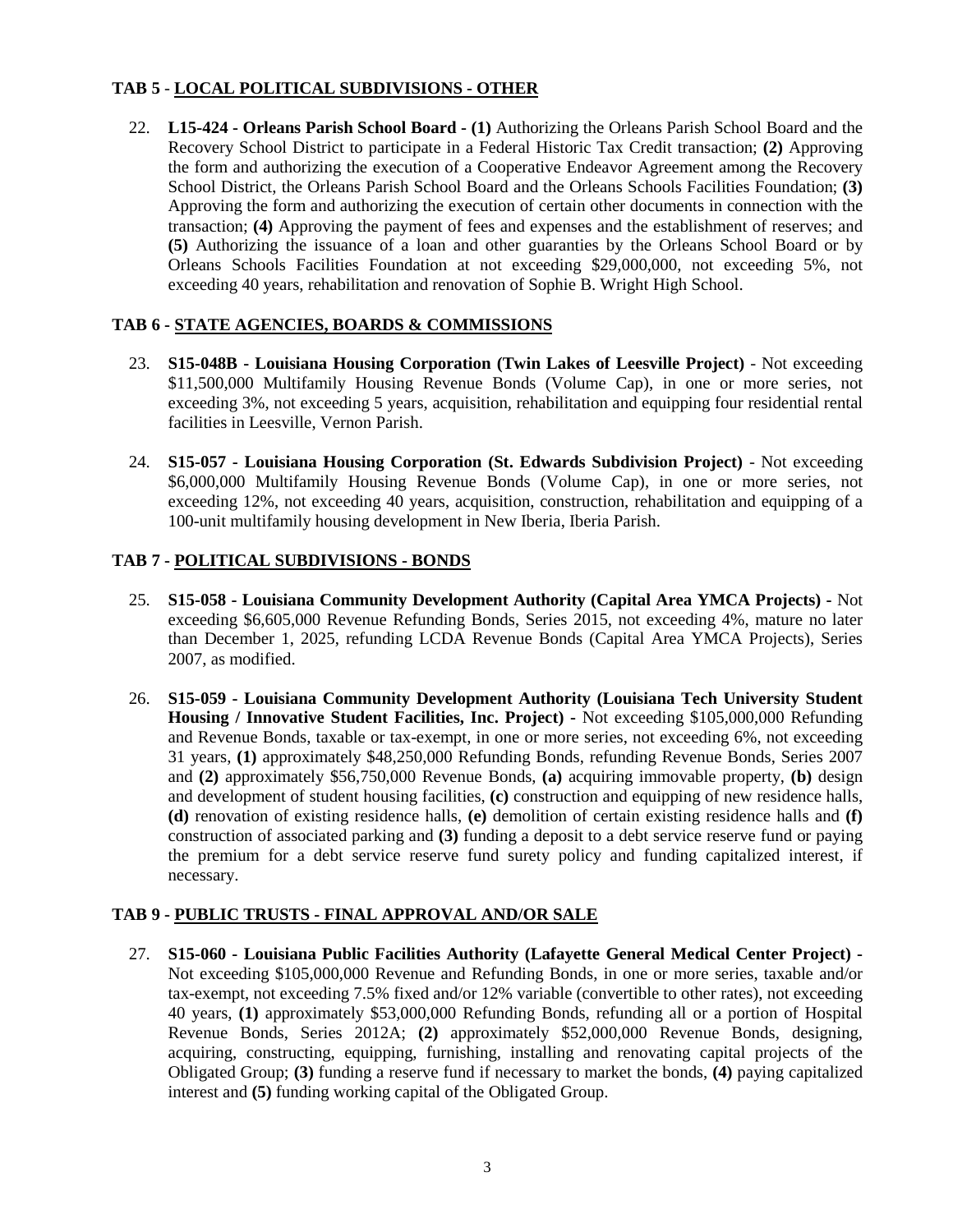#### **TAB 10 - RATIFICATIONS AND/OR AMENDMENTS TO PRIOR APPROVALS**

- 28. **L10-162C - Rapides Parish, Town of LeCompte -** Amendment of prior approvals granted on May 20, 2010 and November 15, 2012 to reflect change in cost of issuance.
- 29. **L13-184A - Tangipahoa Parish, Water District -** Amendment of a prior approval granted on May 16, 2013 to reflect change in cost of issuance and professionals.
- 30. **L14-153B - Bossier Parish, City of Bossier City -** Amendment of prior approvals granted on May 15, 2014 and July 17, 2014 to reflect change in statutory authority and cost of issuance and professionals.
- 31. **L15-094B - Livingston Parish, City of Denham Springs -** Amendment of prior approvals granted on April 16, 2015 and August 20, 2015 to reflect change in cost of issuance and professionals.
- 32. **L15-157A - Tangipahoa Parish, Ponchatoula Area Recreation District No. 1 -** Amendment of a prior approval granted on May 21, 2015 to reflect change in cost of issuance and professionals.
- 33. **L15-214A - Calcasieu Parish, Memorial Hospital Service District (Lake Charles Memorial Hospital Project) -** Amendment of a prior approval granted on July 16, 2015 to reflect change in cost of issuance.
- 34. **L15-232A - Orleans Parish, City of New Orleans (St. Thomas Economic Development District) -** Amendment of a prior approval granted on July 16, 2015 to reflect change in cost of issuance and professionals.
- 35. **L15-333A - Lafayette Parish, City of Lafayette -** Amendment of a prior approval granted on September 17, 2015 to reflect change in cost of issuance and professionals associated with a change in structure.
- 36. **S15-015A - Louisiana Community Development Authority (Livingston Parish, Louisiana - Live Oak Sports Complex Project)** - Amendment of a prior approval granted on April 16, 2015 to reflect change in professionals.
- 37. **S15-028A - Louisiana Community Development Authority (Town of Woodworth, Louisiana Project) -** Amendment of a prior approval granted on May 21, 2015 to reflect change in cost of issuance and professionals.
- 38. **S15-030A - Louisiana Public Facilities Authority (Ochsner Clinic Foundation Project)**  Amendment of a prior approval granted on May 21, 2015 to reflect change in cost of issuance and professionals.
- 39. **S15-046A – Louisiana Community Development Authority (Woman's Hospital Foundation Project) -** Amendment of a prior approval granted on August 20, 2015 to reflect change in cost of issuance and professionals.
- 40. **S15-051B - Louisiana Community Development Authority (East Ascension Consolidated Gravity Drainage District No. 1 Project) -** Amendment of prior approvals granted on September 17, 2015 and October 15, 2015 to reflect change in cost of issuance and professionals.